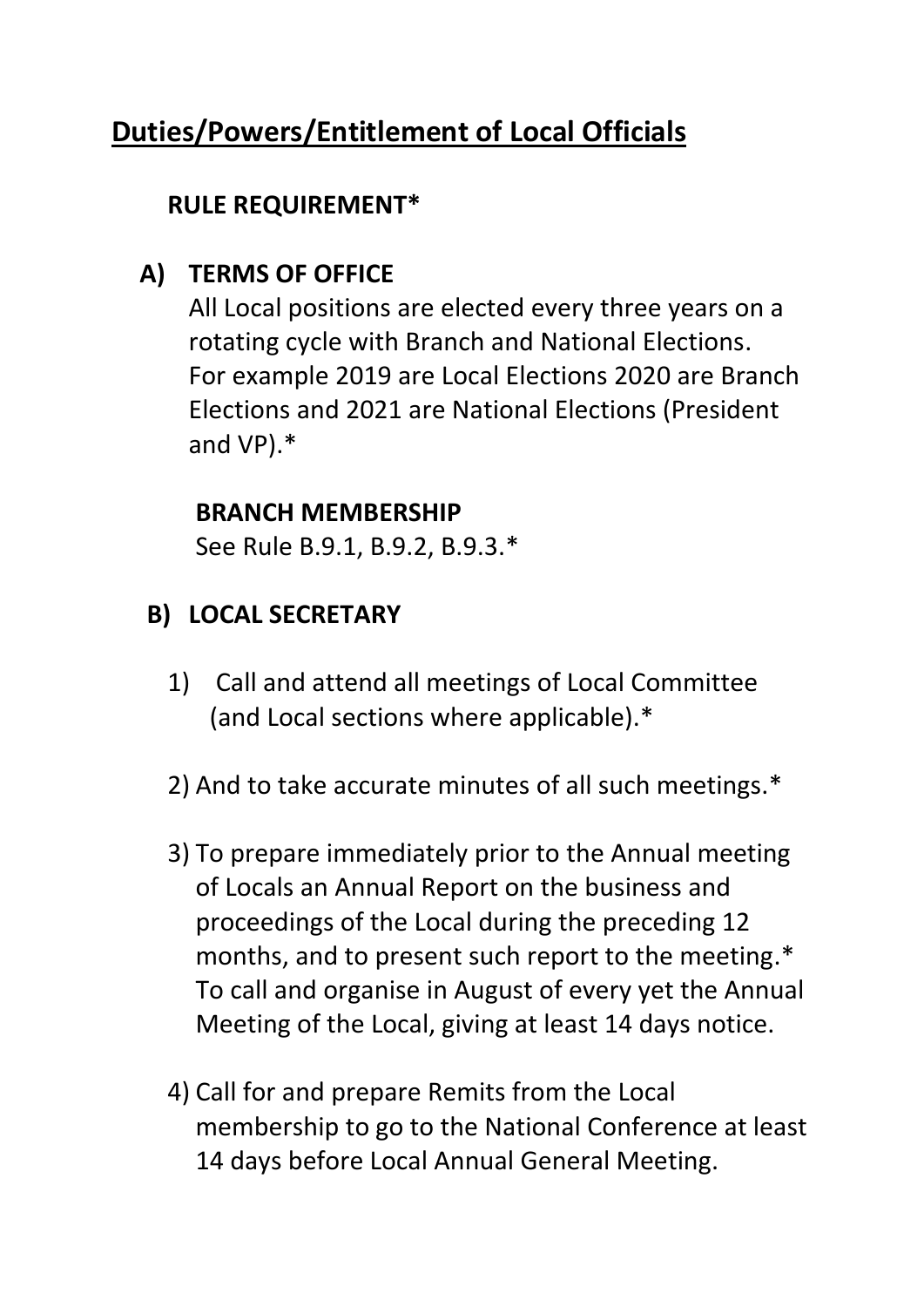- 5) To attend Area Engagement and Regional Engagement meetings during the year.
- 6) To build relationships with Area Management/Commanders and Regional Management.
- 7) Take notes and ensure agreed minutes are taken by Management at these Engagement meetings and report back to the membership.
- 8) To receive correspondence from Branch or National Office/Committee and distribute and act on as requested.
- 9) Correspondence To conduct the correspondence and affairs of the Local. Keep Local Committee appraised of all matters. To keep Branch Officials up to date with issues and to escalate issues and questions through the Branch system first.
- 10) To represent the Local at the Branch and Union Conference.\*
- 11) To obey all such lawful instructions and to do and perform all such lawful things and Acts that may be given or required to be done by a meeting of the Local, The Local Committee, Branch Committee or Committee or by the Act or by the Union's Rules.\*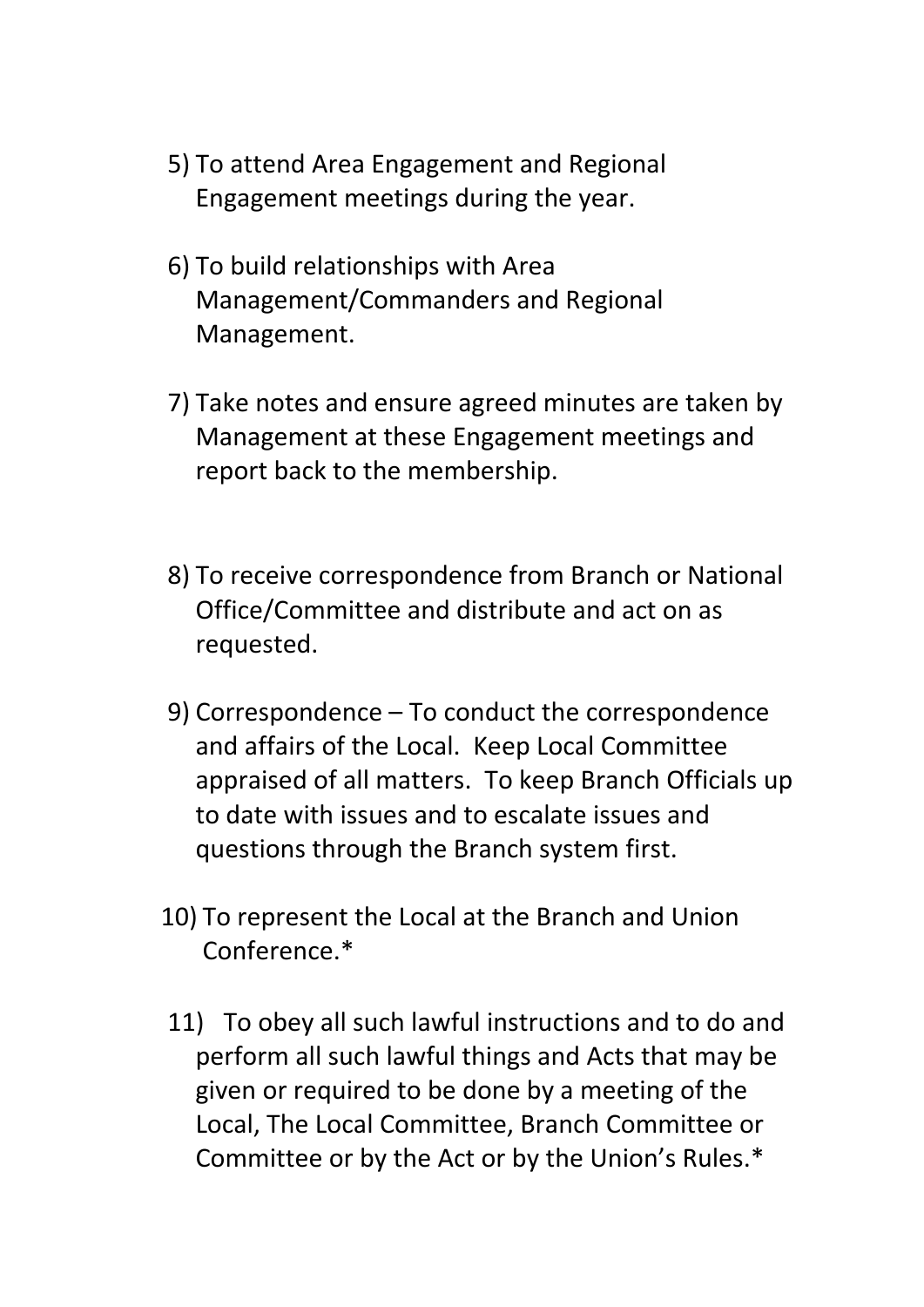- 12) To do and perform such other lawful duties as may usually pertain to the Office of Local Secretary.\* (These would usually relate to the requests/instructions from the Branch or from the National Officials).
- 13) Reimbursement of telephone costs and internet.
- 14) Honoria?
- 15) \$100,000 Life Insurance Death while carrying out Union duties.

#### **A) LOCAL PRESIDENT**

- 1) To supervise the business and affairs of the Local.\*
- 2) To attend and preside over all meetings of the Local Committee and the Local (and Local Sections if applicable) to keep order, to conduct the business and to decide all points of order.\*
- 3) When presiding over all meetings shall follow the Standing Orders as in Rule A.19 (with necessary modification).
- 4) Ensure that every meeting has the 20% quorum (10% for Auckland & Wellington).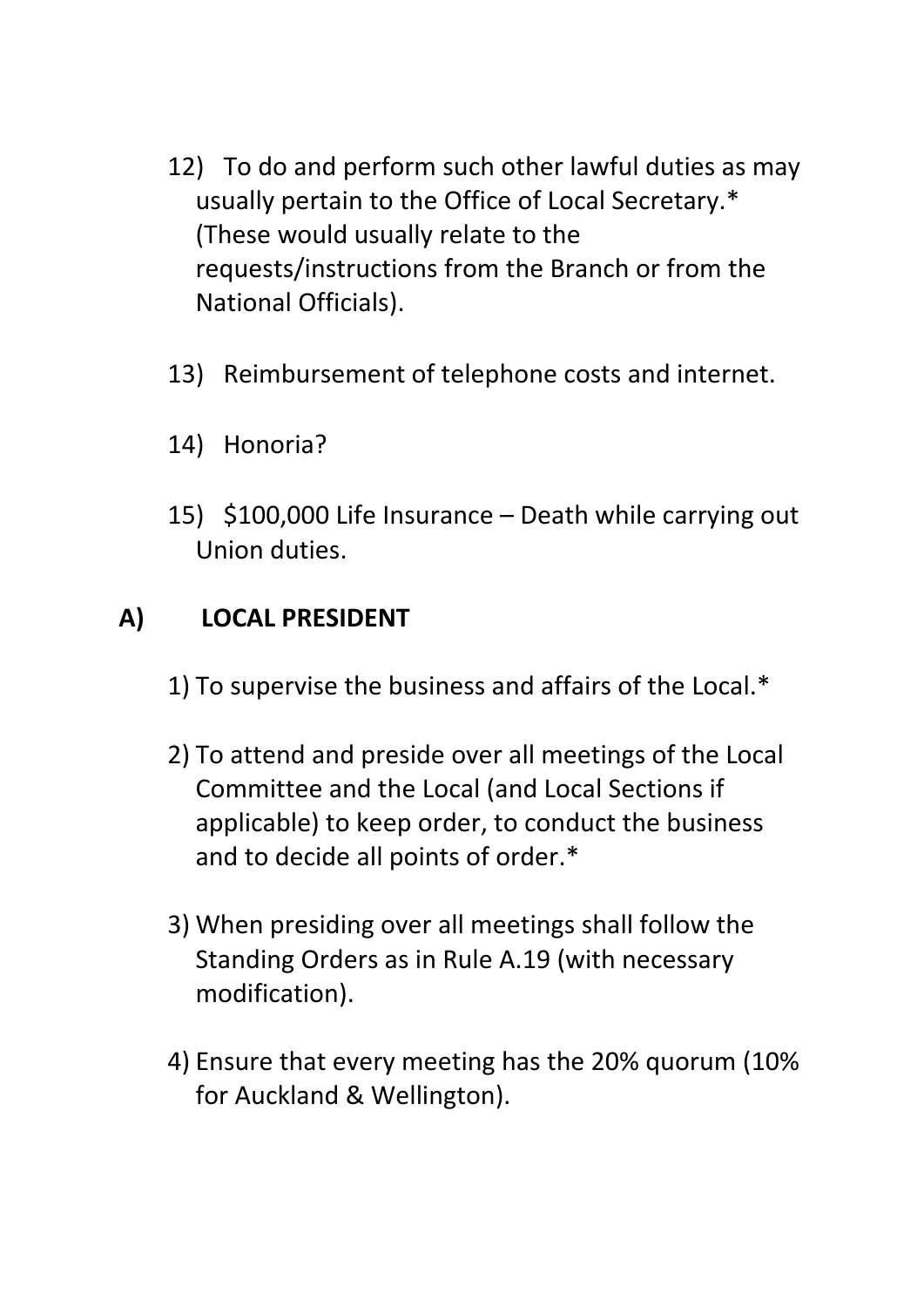- 5) To obey all such lawful instructions, and to do and perform all such lawful things and Acts as may be given or required to be done by a meeting of Branch Committee, The Branch Conference, the Local or by the Act or by the Rules.\*
- 6) To do and perform such other lawful duties as they usually pertain to the Office of President.\*
- 7) Where the Local Local Secretary is going to be absent from or is attending in another capacity, at a Branch or Union conference, to act as the Local Delegate.\*
- 8) When presiding at meetings have the powers set out for the Union President.\*

-To exercise a deliberate vote, and in the case of equality of voting, also a casting vote. –To decide the order of business, to put motions, and to declare the result of voting.

–To order the removal from a meeting of any person obstructing the business of the meeting or behaving in a disorderly manner, or of a person not entitled to be present.

–By a resolution of the meeting or in the absence of a quorum, to adjourn the meeting or to declare a meeting closed.